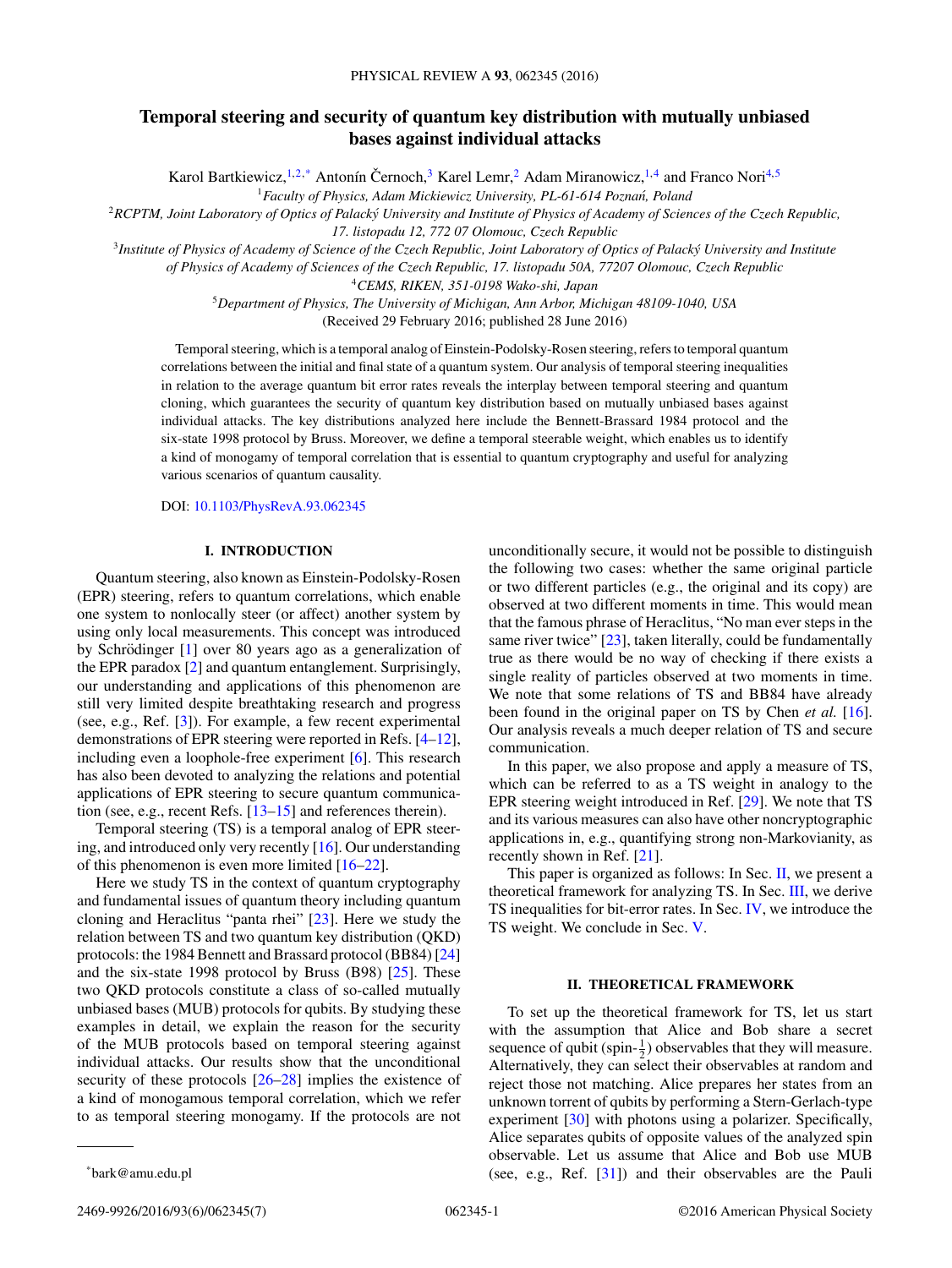<span id="page-1-0"></span>matrices  $A_1 = B_1 = \sigma_1$ ,  $A_2 = B_2 = \sigma_2$ , and  $A_3 = B_3 = \sigma_3$ . The observables *A* and *B* have two eigenvalues  $a = \pm 1$  and  $b = \pm 1$ , respectively. For example, one can consider an optical scenario, with qubits encoded in the horizontal and vertical polarizations states of photons. We identify the observables  $A_i = B_i$  with the corresponding Pauli operators  $\sigma_i$ . Alice chooses her observable  $A_i = \sigma_i$  and its value  $a = \pm 1$  by a proper polarization rotation of the polarized photon. This state preparation strategy is equivalent to Alice performing her measurement at time  $t_A = 0$  on a photon described by an appropriate polarization statistics, and then sending the detected eigenstates of the observable to Bob. The qubit that is delivered to Bob is a conditional state that depends on Alice's choice of the observable, her outcome, and the initial state of the transmitted two-level system. The initial state is imposed by Alice's choice of measurement and her results. The final measured state is an outcome of the state evolution and the specific measurement setting used by Bob. Subsequently, Bob measures the observable  $B_i = \sigma_i$  at time  $t_{\text{B}}$ .

TS can enable Alice to affect on Bob's outcomes. This influence vanishes when Alice and Bob use uncorrelated bases. In order to consider only nontrivial TS, we need a channel that provides a nonunitary evolution of the transmitted qubits. This is because a pure unitary evolution can be seen as the lack of the evolution of the transmitted photons in an appropriate reference frame used by Bob.

The TS inequality of Chen *et al.* [\[16\]](#page-6-0) reads

$$
S_N \equiv \sum_{i=1}^N E\Big[ \langle B_{i,t_B} \rangle_{A_{i,t_A}}^2 \Big] \leq 1, \tag{1}
$$

which is satisfied for all classical states. The TS parameter  $S_N$ depends on the number  $N = 2.3$  of unbiased measurements *B* performed by Bob. The left-hand side of the inequality is a sum over the measurements of the expectation values,

$$
E[(B_{i,t_{\rm B}})_{A_{i,t_{\rm A}}}^2] = \sum_{a=\pm 1} P(a|A_{i,t_{\rm A}}) (B_{i,t_{\rm B}})_{a|A_{i,t_{\rm A}}}^2,
$$

where the conditional probability

$$
P(a|A_{i,t_A}) \equiv \sum_{\lambda} q_{\lambda} P_{\lambda}(a|A_{i,t_A})
$$

depends on a classical variable *λ* that specifies a given type of channel and  $q_{\lambda}$ , which determines the probability of the qubit being transmitted via the channel labeled by *λ*. The channel here is understood as a single Kraus operator from the set of the Kraus operators constituting the map between the state preselected by Alice and that delivered to Bob. Note that usually Alice and Bob do not know the value of *λ* (if they did, they could reverse the evolution and maximize  $S_N$ ) and, thus, this label can be ignored. Nevertheless, we keep track of this parameter as we change its value in our experiment. Bob's outcomes are related to the state projection performed by Alice, as

$$
\langle B_{i,t_{\rm B}} \rangle_{a|A_{i,t_{\rm A}}} \equiv \sum_{b=\pm 1} b \, P(b|A_{i,t_{\rm A}} = a, B_{i,t_{\rm B}}). \tag{2}
$$

The parameter  $N(=2 \text{ or } 3)$  represents the number of the MUB used by Bob to analyze the received qubit. The TS inequality (1) follows from the noncommutativity of two observables that can be measured by Alice and Bob. The inequality is violated when Alice's choice of observable influences Bob's result. This could happen only if the channel has not erased the influence of Alice's choice. It could be said that TS quantifies the impact of Alice's choice on the future local reality of Bob. This also means that TS could be used to witness the causality between time-ordered events. Note that when the TS parameter reaches its maximal value, it is invariant with respect to changing the casual relations between Alice and Bob [\[32–37\]](#page-6-0). In particular, this case could imply the grandfather paradox: [\[34\]](#page-6-0) Bob flips his measured state and sends it backward in time to become the state prepared by Alice.

Breaking the TS inequality corresponds to nonclassical channel operation causing stronger temporal correlations between Alice and Bob than the correlations between Alice and the best classical copy of the transmitted state. The best classical copying strategy is to measure the state sent by Alice in a random basis and resend the state further to Bob. The measurement result can be used to prepare an indefinite number of copies of the state resent to Bob. In the best case, with the probability 1*/N*, the random choice of basis is compatible with Alice's and Bob's bases and there will be full correlation between them. However, with the probability  $(N-1)/N$  the choice is not compatible and with probability (*N* − 1)*/*(2*N*) Alice and Bob receive opposite results. The TS inequality can be related to the average quantum bit error rate  $(R_N)$  by the following general inequality:

$$
\frac{1}{4m}\left(M-\frac{S_N}{N}\right) \geqslant R_N,\tag{3}
$$

where *m* and *M* are the smallest and largest transmission fidelity of any state sent by Alice (see Sec.[III\)](#page-2-0), respectively. For the procedure described above, we substitute  $m = 1/2$  (which corresponds to a wrong choice of bases),  $M = 1$  (for the matched bases), and  $R_N = (N - 1)/(2N)$  to arrive at  $S_N \le 1$ . This inequality is saturated for the classical copying procedure, because there are only two possible random values of the fidelity (1 and 1*/*2). Thus, we derived the TS inequality in a way that allows us to interpret its breaking as a certificate the of lack of quantum collapse and the occurrence of quantum correlations. This conclusion holds under the assumption that the sequence of the measurement bases used by Alice and Bob is secret.

To underline the quantum nature of TS, let us focus on the security of MUB-based quantum key distribution, which can only be explained with quantum theory. In this case we can again relate TS with the average  $R_N$  in the raw key obtained by Alice and Bob after performing the key sifting (basis reconciliation) step in their MUB protocol (see Sec. [III\)](#page-2-0). This relation reads  $R_N \geq (1 - \sqrt{S_N/N})/2$ , where the inequality is saturated in the case of isotropic noise. Note that there is no fundamental reason for considering an anisotropic noise. In fact, making the noise isotropic is the best strategy for keeping an eavesdropper undetected. In the MUB protocols, Alice sends all her basis states to Bob with equal probabilities, hence there is no preferred direction. For each of the two QKD protocols there exist a minimal value of  $R_N = q_N$  for which the respective protocol is no longer secure. When we consider individual attacks, these values are  $q_2 = \frac{1}{2}(1 - \frac{1}{\sqrt{2}})$  $\overline{2}$ ) for BB84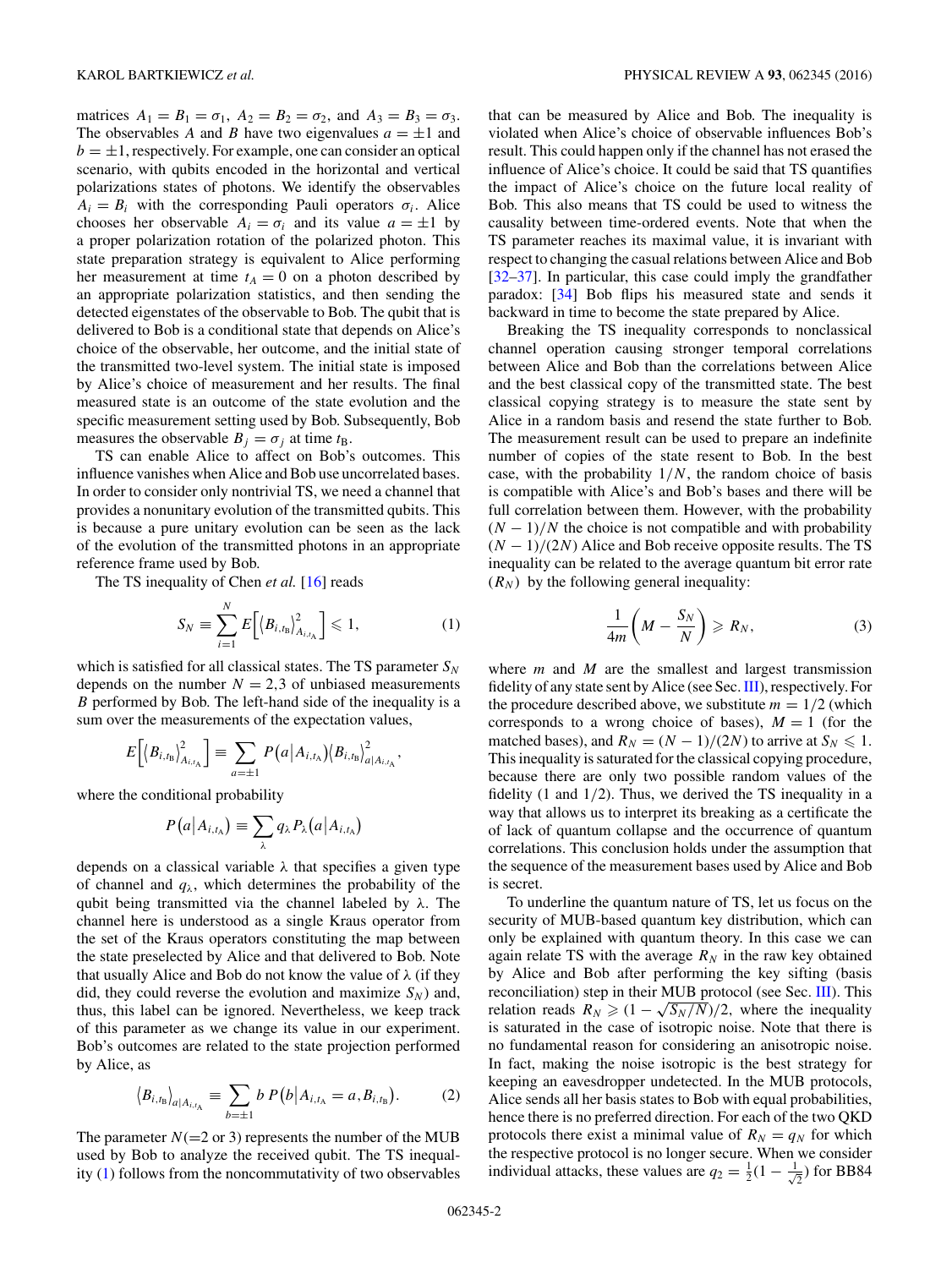<span id="page-2-0"></span> $(N = 2)$  and  $q_3 = \frac{1}{6}$  for B98 ( $N = 3$ ). The values of the  $R_N$ correspond to the amount of noise introduced by the respective optimal isotropic cloning processes, designed to copy the states sent by Alice. The two cloning regimes are referred to as phase-covariant and universal cloning for  $N = 2$  and  $N = 3$ , respectively. The relation between optimal quantum cloning and the security of these QKD protocols was studied in various works (see, e.g., Refs. [\[28,38–41\]](#page-6-0) and references therein). This connection to optimal quantum copying is anticipated since the security of the MUB-based QKD protocols is guaranteed by the impossibility of ideal copying of an unknown quantum state [\[42,43\]](#page-6-0). The no-cloning theorem also explains why it is impossible to send information faster than light. For any attack, the security condition can then be stated as

$$
q_N > R_N \geqslant \frac{1}{2} \bigg( 1 - \sqrt{\frac{S_N}{N}} \bigg). \tag{4}
$$

We can verify this security only if we know a specific value of  $R_N$ . The TS parameter  $S_N$  is especially useful in the case of symmetric noise, where  $S_N = 4N(\frac{1}{2} - R_N)^2$  [or  $R_N = (1 - \sqrt{S_N/N})/2$ ] and the security condition can be rewritten as

$$
S_N > N(1 - 2q_N)^2 \Rightarrow R_N < q_N. \tag{5}
$$

In general, the violation of the security condition  $(5)$  provides the maximal values of  $S_N = N(1 - 2q_N)^2$  for which the relevant QKD protocols are insecure  $(R_N = q_N)$ . Remarkably, we can show that Eq. (5) holds also for asymmetric noise. Note that it holds  $(1 - M) \le R_N \le (1 - m)$ , where *M* and *m* are defined below Eq. [\(3\)](#page-1-0). From this it follows that reaching  $R_N \ge q_N$ , which is needed to break the QKD protocols, requires at least satisfying  $m = 1 - q_N$ . Now, let us assume that the inequality  $S_N > N(1 - 2q_N)^2$  is satisfied, then  $R_N \ge q_N$  or  $R_N < q_N$  (which is a trivial case). If  $R_N \ge q_N$ , then from Eq. [\(3\)](#page-1-0) for  $m = 1 - q_N$  it follows that  $S_N \le N(M - 4mq_N) = N(M - 2q_N)^2$ . This contradicts the  $S_N > N(1 - 2q_N)^2$  assumption for an arbitrary value of  $M > 1 - q_N$  (up to  $M = 1$ ) and, hence, concludes the proof.

The inclusion of additional state-independent losses (like imperfect detectors or lossy quantum channels) does not affect the analysis presented here. However, some state-dependent losses can influence the distribution of qubits or their errors in the generated QKD keys. Thus, some bases or states might be more preferred than others. In this case, one could use a state-dependent optimal cloner to establish the security threshold of the analyzed QKD (i.e., the parameter  $q_N$ ). A general and efficient method for optimizing the  $1 \rightarrow 2$ qubit cloners, with respect to the average single-copy fidelity  $F = 1 - q_N$ , is described in Ref. [\[44\]](#page-6-0).

The security condition  $S_N > N(1 - 2q_N)^2$  can be interpreted as a temporal monogamy relation [corresponding to the violation of the TS inequality given in Eq.  $(1)$  for individual attacks (when  $q_N$  is defined by the isotropic optimal cloning) or collective attacks (when  $q_N \propto 0.1$  is defined by an unconditional security threshold  $[26,27]$ ), respectively. The monogamy of temporal correlations is guaranteed by the secrecy of the sequence of MUBs. If the unconditional security bounds are reached and even if the environment had access to all the instances of the experiment simultaneously, then the environment cannot be better correlated with Alice than

Bob without knowing the sequence of MUBs before Bob's measurements (it contains his detector but not Alice's setup). This also means that by breaking the TS inequality [given in Eq. [\(1\)](#page-1-0)] by this proper amount, one certifies the existence of the monogamous quantum causality, i.e., from the correlations we can infer that Alice steered Bob's outcomes more than any other party. In this scenario, the correlation means quantum causation. Moreover, this causation is monogamous.

The limiting values of the TS parameters are  $S_2 = 1$  (at the TS-inequality threshold) and  $S_3 = 4/3 > 1$  (above the TS-inequality threshold). Moreover, these values of  $S_N$  imply that the average transfer fidelity is  $F_N = 1 - R_N > 1 - q_N$ above the optimal cloning threshold. This means that the temporal correlations of such strength cannot be reproduced by probing a single photon sent by Alice in any physically possible way. From the above analysis it follows that the violation of the TS inequality is a necessary, but not sufficient condition for the security of the QKD protocols based on MUB against individual attacks. The sufficient condition provided in Eq. (5) can be interpreted as breaking a stronger form of the TS inequality, i.e.,  $S_2 \le 1$  and  $S_3 \le 4/3$  or  $S_N \le 2^{N-1}/N$ . If this inequality is not broken, then Alice and Bob should abort their QKD protocol. As found by Chen *et al.* [\[16\]](#page-6-0), violating the original  $S_2$  inequality certifies the security of BB84 bounded by the fundamental physical limitation given by the no-cloning theorem [\[42,43\]](#page-6-0). However, by implementing coherent attacks (where all the particles sent by Bob are treated collectively), Eve can induce less noise, which implies a smaller value of  $q_N$ than that for individual attacks (under the assumption that the sequence of bases used by Alice and Bob is revealed). We can still use  $S_N$  to check the security of the relevant QKD protocol by applying Eq. (5). However, we cannot use it to quantify TS. Analogously to quantifying nonlocality [\[45,46\]](#page-6-0), defining a good measure of steering is not a simple task. EPR steering has been studied with specially designed inequalities leading to all-versus-nothing measures [\[47\]](#page-6-0). Recently, Skrzypczyk *et al.* [\[29\]](#page-6-0) proposed to quantify EPR steering with a steerable weight. This measure is described by a semidefinite program that can be efficiently implemented and provides an interesting tool for further study of steering. The approach described by the authors of Ref. [\[29\]](#page-6-0) is "allowing one to explore a wide variety of quantum states and measurement scenarios." However, to our knowledge, a closed formula for the steerable weight has not been found yet, even for the simplest scenario. As we show in this paper, this measure can be applied to experimental data to detect the existence of the TS.

### **III. TEMPORAL STEERING INEQUALITIES AND** *RN*

Here, we present our theoretical findings relating the temporal steering inequalities and the security of QKD protocols against individual attacks for the important case of isotropic noise. Let us rewrite the steering inequality for the specific case of QKD protocols, where we assume that  $B_i = A_i$ . This is granted by the construction of the QKD protocols, where any other choice of the observable  $B_i$  is not allowed (and it is rejected). The value of  $P(b|A_{i,t_A} = a, B_{i,t_B})$  corresponds to the conditional probability of Bob measuring the value *b* under the condition that his measurement basis is  $B_i$  and Alice sent an eigenstate observable *Ai* of value *a*. This probability can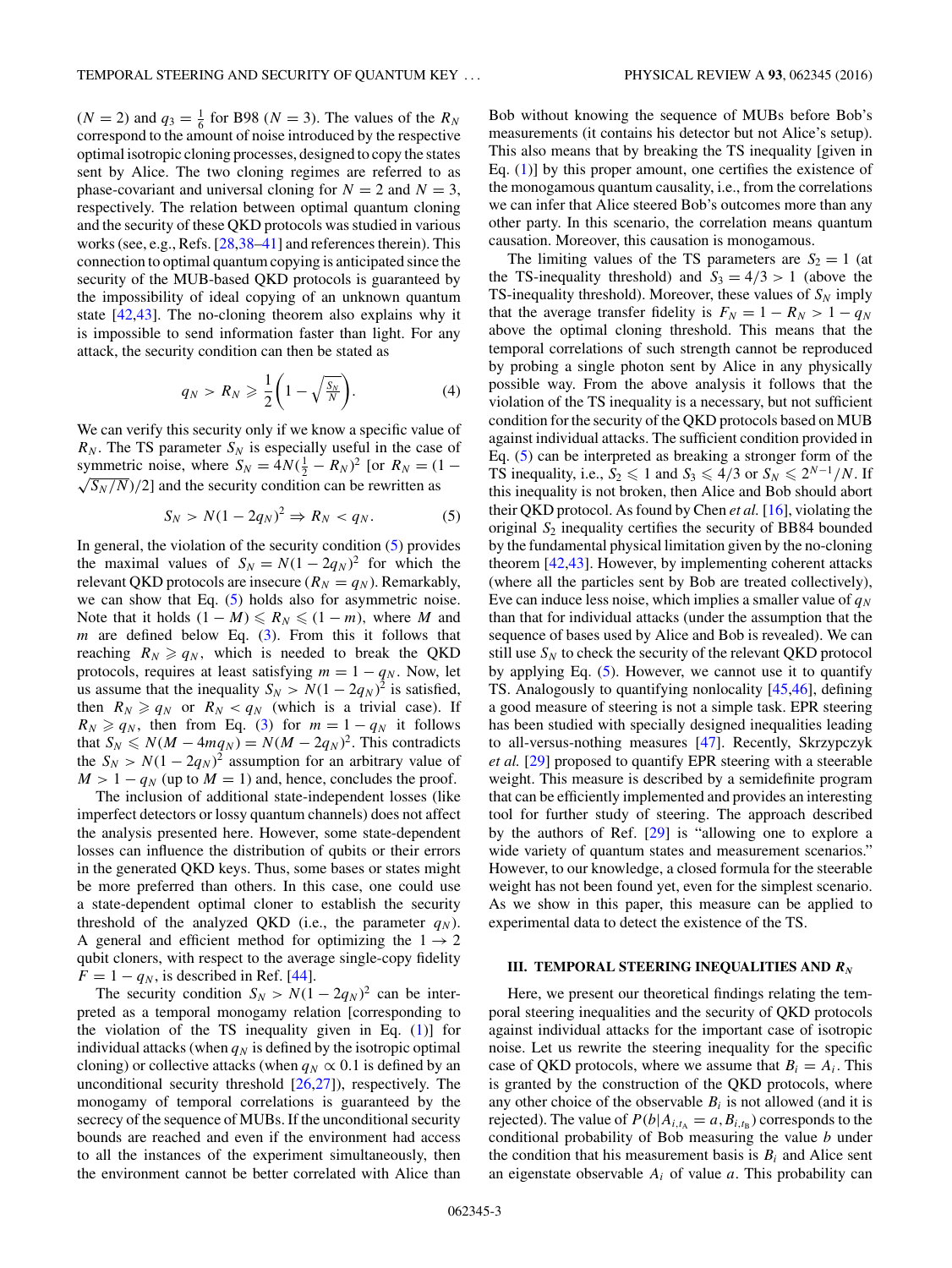<span id="page-3-0"></span>be now interpreted as the fidelity  $F_i(a,b)$  between the state measured by Alice and the state delivered to Bob if  $b = a$ . Alternatively, the probability equals  $1 - F_i(a, -b)$  for  $b = -a$ . Therefore, Eq. [\(2\)](#page-1-0) can be rewritten as

$$
\langle B_{i,t_{\rm B}}\rangle_{a|A_{i,t_{\rm A}}} \equiv 2F_i(a,1)-1=1-2F_i(a,-1).
$$

Thus,

$$
\left\langle B_{i,t_{\rm B}}\right\rangle_{a|A_{i,t_{\rm A}}}^2 = (2F_{i,a}-1)^2,
$$

where  $F_{i,a} = F_i(a,b = a)$  is the transmission fidelity of the eigenstate of *Ai* associated with the eigenvalue *a*. Now, it follows from  $P(a,b|A_{i,t_A},B_{i,t_B}) = \frac{1}{2}$ , fixed by the construction of the protocols, that the steering inequality can be rewritten as

$$
S_N \equiv \frac{1}{2} \sum_{i=1}^N \sum_{a=\pm 1} (2F_{i,a} - 1)^2 \leq 1.
$$

It is now apparent that the quantity  $S_N$  can be interpreted as *N* times the arithmetic mean of  $(2F_{i,a} - 1)^2$ . This, quantity can be easily related to the average fidelity using the Cauchy-Schwartz inequality that implies

$$
\sqrt{NS_N} \geqslant \sum_{i=1}^N \sum_{a=\pm 1} \left( F_{i,a} - \frac{1}{2} \right) = 2N \left( F_N - \frac{1}{2} \right),
$$

where  $F_N$  is the mean transmission fidelity. In the MUB-based protocols, the  $R_N$  is directly related to the mean fidelity, i.e.,  $R_N = 1 - F_N$ . This finally leads to the following inequality:

$$
R_N \geqslant \frac{1}{2} \bigg( 1 - \sqrt{\frac{S_N}{N}} \bigg),
$$

which is saturated if  $F_{i,a} = F_N \ge \frac{1}{2}$ . Using the expansion of  $S_N$  in terms of  $F_{i,a}$ , and the definition of  $R_N$ , we can write

$$
\langle F^2 \rangle = \frac{1}{2N} \sum_{i=1}^N \sum_{a=\pm 1} F_{i,a}^2 = 1 - R_N + \frac{S_N - N}{4N}.
$$

Let  $\langle (F - F_N)^2 \rangle = \sigma^2$  be the variance of *F*, where  $F_N$  is its mean value. Then, we can express the variance as

$$
\sigma^{2} = R_{N}(1 - R_{N}) + \frac{S_{N} - N}{4N}.
$$
 (6)

There exists a strong inequality limiting the values of *σ* from above, i.e., the Barnett-Dragomir [\[48\]](#page-6-0) (or Bhatia-Davis [\[49\]](#page-6-0)) inequality for the variable  $F$  (which takes, with the same probability, one of the values of  $F_{i,a}$  for  $i = 1, 2, 3$  and  $a = \pm 1$ ) that reads

$$
\sigma^2 \leqslant (M - F_N)(F_N - m), \tag{7}
$$

*.*

where *M* is the largest and *m* the smallest allowed value of  $F_{i,a}$ . By substituting  $\sigma^2$  in Eq. (7) with the expression given in Eq.  $(6)$  we obtain

$$
R_N \leqslant \frac{1}{4m}\bigg(M-\frac{S_N}{N}\bigg)
$$

This is an upper bound on  $R_N$ , which is saturated if  $F_N = M$  or  $F_N = m$ . It is physically justified to use  $M = 1$  (no noise) and  $m = \frac{1}{2}$  (only noise) or  $m = \frac{3}{4}$  (the same amounts of signal and noise). A fundamental limit on transferring information with the particular basis is for  $m = \frac{1}{2}$ . If it is reached by one of the states, the number of usable MUB is reduced by 1. However, for practical purposes, the case  $m = \frac{3}{4}$  is more interesting as it is related to the quantum limit on fidelity of optimal cloning. This means that this value is at the quantum threshold of the TS inequality. The value of  $m = \frac{3}{4}$  indicates that we do not use the QKD protocol if any of its basis states is transmitted with the probability of being randomly flipped to the orthogonal state larger than  $\frac{1}{2}$ . This refers to the case where a state is replaced, with probability  $\frac{1}{2}$ , by a completely mixed state.

# **IV. TEMPORAL STEERABLE WEIGHT**

To quantify temporal steering we introduce a direct counterpart of the EPR steering weight defined by Skrzypczyk *et al.* [\[29\]](#page-6-0). The set of Alice's observables and her outcomes is given in the form of an assemblage  $\{\rho_{a|A_i}(t_A)\}_{a,i}$ . The assemblage encodes the conditional probability of Alice obtaining the result *a* when measuring the observable *Ai*, i.e.,  $P(a|A_i) = \text{tr}[\rho_{a|A_i}(t_A)]$  and the states that are sent to Bob  $\hat{\rho}_{a|A_i}(t_A) = \rho_{a|A_{i,t_A}}(t_A)/P(a|A_{i,t_A})$ . The states received by Bob at time  $t_B$  are altered by a nonunitary channel. Thus, Bob performs his measurements on the assemblage  ${\rho_{a|A_i}(t_B)}_{a,i} \equiv {\rho_{a|A_i}}_{a,i}$ . A valid assemblage must satisfy the following consistency relation:

$$
\text{tr}\sum_{a=\pm 1} \rho_{a|A_i} = 1, \quad \forall i = 1, 2, 3. \tag{8}
$$

The above relations ensure that Bob receives a valid quantum state.

The unsteerable assemblages, as defined in Ref. [\[29\]](#page-6-0), can be created independently of Alice's choice of observable (i.e., without entangling Alice's measurement outcome with the state received by Bob), and can be written in the following form:

$$
\rho_{a|A_i} = \sum_{\gamma} D_{\gamma}(a|A_i)\rho_{\gamma}, \quad \forall a, i,
$$
  
such that  $\text{tr}\sum_{\gamma} \rho_{\gamma} = 1, \quad \rho_{\gamma} \geq 0, \quad \forall \gamma,$  (9)

where  $\gamma$  is a (classical) random variable held by Alice,  $\rho_{\gamma}$ are the states received by Bob, and  $D_{\gamma}(a|A_i)$  are Alice's deterministic functions that map Alice's variable *γ* to a specific pair of the observable  $A_i$  and outcome  $a$ . Here we consider only the cases for  $N = 2,3$  and we list our choices of  $D_{\nu}(a|A_i)$ in Tables [I](#page-4-0) and [II.](#page-4-0) Assuming that  $N = 3$ , we can use Table [II](#page-4-0) to find that, e.g.,  $\rho_{+1|A_1} = \sum_{n=1}^{4} \rho_n$  or  $\rho_{-1|A_1} = \sum_{n=5}^{8} \rho_n$ , etc. The above-described model of unsteerable assemblage is also known as the *local hidden state* (LHS) model. The assemblage that can be described by this model is independent of Alice's choice of her observable  $A_i$ , i.e., it is given by Eq.  $(9)$ . For other (*steerable*) assemblages there is no explanation for how the different conditional states Bob received could have been prepared by Alice without her performing the measurements of *Ai* or sending the eigenstates of *Ai*. This is why temporal steering is a necessary condition for implementing the QKD protocols using MUB.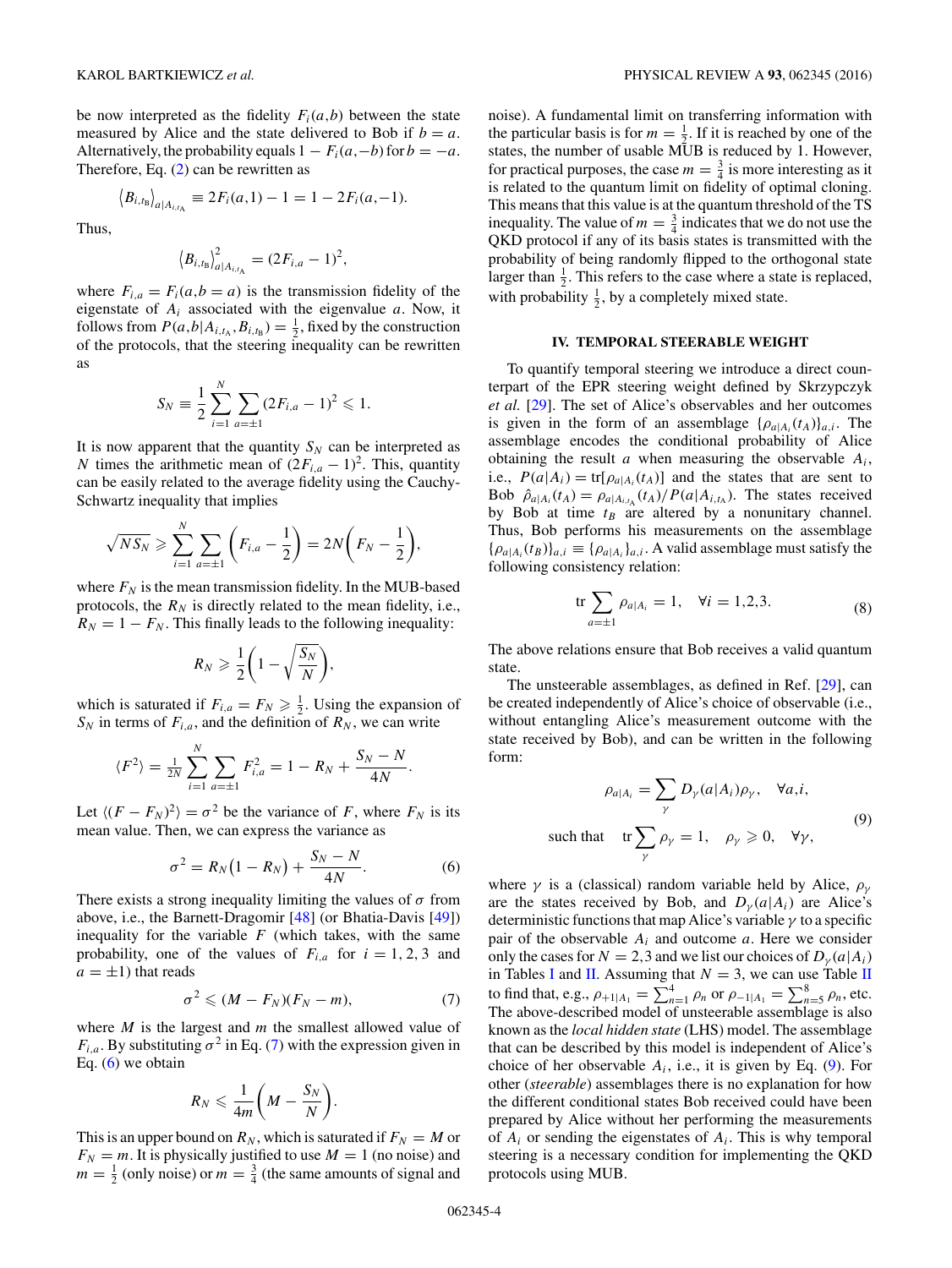<span id="page-4-0"></span>TABLE I. Values of deterministic functions  $D_{\nu}(a|A)$  and the number of unbiased observables for BB84 ( $N = 2$ ). It is shown for each function  $D_{\nu}(a|A)$  how the variable  $\gamma$  is mapped to a specific set of observables *A* and their eigenvalues *a*.

| a A      | $D_1$ | $D_2$ | $D_3$        | $D_{4}$ |
|----------|-------|-------|--------------|---------|
| $-1 A_1$ |       |       |              |         |
| $+1 A_1$ |       |       | $\mathbf{0}$ |         |
| $-1 A_2$ |       |       |              |         |
| $+1 A_2$ |       |       | 0            |         |

Note that in order to calculate the TS weight  $w_{t,2}$  for BB84 (or  $w_{t,3}$  for B98), similarly as in the estimation of the  $R_N$ in BB84, Alice has to disclose which bases and Bob has to disclose his measurement results to Alice. To perform these calculations, she has to define the assemblage that needs to satisfy the consistency relation [\(8\)](#page-3-0). The valid assemblage (just before Bob's measurements) is given by  $\rho_{a|A_i} = \frac{1}{2}\hat{\rho}_{a|A_i}(t_B)$ . We can rewrite this assemblage as

$$
\rho_{a|A_i} = \sum_{b,b'= \pm 1} \langle b, B_i | \rho_{a|A_i} | b', B_i \rangle | b, B_i \rangle \langle b', B_i |,
$$

or, in the special case of  $A_i = B_i$ 

$$
\rho_{a|A_i} = \sum_{a',a''=\pm 1} \langle a', A_i | \rho_{a|A_i} | a'', A_i \rangle | a', A_i \rangle \langle a'', A_i |
$$
  
= 
$$
\frac{1}{2} \sum_{a'=\pm 1} F_i(a, a') | a', A_i \rangle \langle a', A_i | + \rho_{a'\neq a''}.
$$

The matrix

$$
\rho_{a'\neq a''} = \sum_{a'\neq a''} \langle a', A_i | \rho_{a|A_i} | a'', A_i \rangle | a', A_i \rangle \langle a'', A_i |
$$

contains correlations that are neglected when calculating the  $S_N$  parameter and it makes the TS weight invariant under any unitary evolution of the assemblage equivalent to a rotation of Bob's measurement bases. To obtain this assemblage experimentally, Bob performs quantum state tomography of the received qubit.

The TS weight  $w_t$  is defined as the minimal amount of strictly steerable resources that is needed to express an arbitrary assemblage in the following way:

$$
\rho_{a|A_i} = w_t \rho_{a|A_i}^S + (1 - w_t) \rho_{a|A_i}^{US}, \quad \forall a, i,
$$
 (10)

where  $\rho_{a|A_i}^S$  is a genuine steerable assemblage and  $\rho_{a|A_i}^{US}$  is unsteerable [as defined by Eq. [\(9\)](#page-3-0)]. The minimum value of  $0 \leqslant w_t \leqslant 1$  for which Eq. (10) is satisfied is the TS weight.

TABLE II. Same as in Table I, but for B98 ( $N = 3$ ).

| a A      | $D_1$ | D <sub>2</sub> | $D_3$  | $D_4$    | $D_5$ | $D_6$    | $D_7$ | $D_8$    |
|----------|-------|----------------|--------|----------|-------|----------|-------|----------|
| $-1 A_1$ | 0     | 0              | $_{0}$ | $\theta$ |       |          |       |          |
| $+1 A_1$ |       |                |        |          | 0     | 0        | 0     | $\theta$ |
| $-1 A_2$ | 0     | 0              |        |          | 0     | $\theta$ |       |          |
| $+1 A_2$ |       |                | 0      | $\theta$ |       |          | 0     | $\theta$ |
| $-1 A_3$ | 0     |                | 0      |          | 0     |          | 0     |          |
| $+1 A_3$ |       | 0              |        | 0        |       | 0        |       | $\theta$ |

As shown in Ref.  $[29]$  the value of  $w_t$  is computed as the solution to the following semidefinite program (SDP):

max tr 
$$
\sum_{\gamma} \rho_{\gamma}
$$
  
such that  $\rho_{a|A_i} - \sum_{\gamma} D_{\gamma}(a|A_i)\rho_{\gamma} \ge 0$ ,  $\forall a, i$ ,  
 $\rho_{\gamma} \ge 0$ ,  $\forall \gamma$ .

This SDP can be solved efficiently for small matrices, which is the case in the discussed optical scenario. For this purpose we used two SDP packages which provide consistent results [\[50–52\]](#page-6-0). By analogy with the TS inequality, we might expect that for a given number *N* of MUB, there exists a value of the TS weight above which the relevant MUB protocol is secure against individual attacks [\[16,41\]](#page-6-0). However, finding the limiting value of the TS weight for  $N = 3$  is a difficult task because of the lack of a closed formula for the TS weight and the lack of an apparent direct relation between the TS weight and the TS inequality. Nevertheless, for  $N = 2$  and uniform noise in the observables, we can show that the limiting value of the TS weight is 0. This is because the *temporal steerability* of an assemblage can be demonstrated by the violation of the TS inequality [\(1\)](#page-1-0) or, equivalently, by reaching  $w_t > 0$ . Thus, for  $N = 2$  the violation of the TS inequality or reaching  $w_t > 0$ is a necessary and sufficient security condition for the relevant QKD protocol against individual attacks.

# **V. DISCUSSION AND CONCLUSIONS**

We analyzed temporal steering, which is a timelike analog of EPR steering. The concept of TS is a useful idea that can be applied to the analysis of QKD protocols. As we showed in this paper, TS can be easily observed experimentally, but its relation to MUB-based QKD protocols is more complex than originally suspected  $[16]$ . The right-hand-side inequality in Eq. [\(4\)](#page-2-0) provides a lower bound on the  $R_N$  related to the TS parameter  $S_N$  for cryptographic systems with arbitrary (isotropic or anisotropic) noise. In the special case of isotropic noise (which is the case for BB84), we found that the TS parameter  $S_N$  is a simple function of the average transmission fidelity (or, equivalently, the  $R_N$ ) and the number of MUB used in the protocol. We also found an upper bound on the  $R_N$ in terms of  $S_N$  given by Eq. [\(3\)](#page-1-0). This relation has also other physical implications beyond testing the security of the QKD protocols for  $m = 1/2$ . The value of  $F_N = (N + 1)/(2N)$ corresponds to the classical limit of the fidelity of optimally copying the evolving state, i.e., splitting the original system into two equivalently steerable subsystems using such devices that process only classical information. Thus, if we set  $q_N =$  $1 - F_N = (N - 1)/(2N)$  in Eq. [\(3\)](#page-1-0) and allow an arbitrary amount of noise  $(m = 1/2)$ , then we derive the TS threshold at  $S_N > 1$ . The TS is a quantum phenomenon, if the sequence of basis is secret.

There exists a deep relation between the impossibility of performing perfect quantum cloning and the impossibility of sending information faster than light. This implies that there are values of  $S_N$  above which it is impossible for Bob to obtain the outcomes reproducing the correlations before the photon is physically sent by Alice (reaching his setup) or it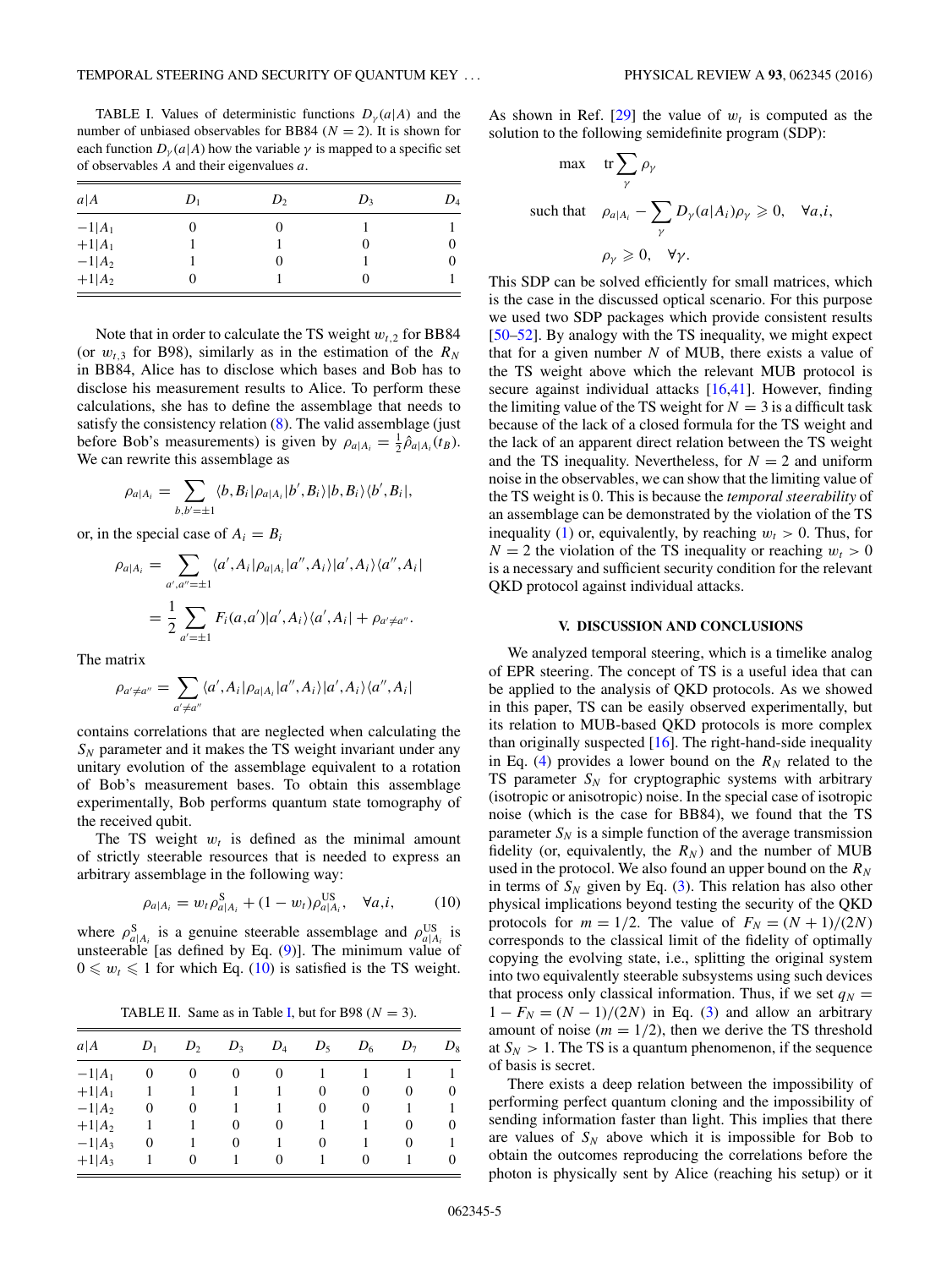<span id="page-5-0"></span>is successfully teleported (so the original one is destroyed). These values correspond to the quantum-classical cloning threshold, which implies  $S_N \leq 1$ . Reaching  $S_N$  above these limiting values implies that Bob has no access to his future results before Alice's photon has been successfully delivered. This also means that Bob witnesses quantum TS because his results can be counterfeited using only quantum phenomena. Finally, an individual photon cannot be counterfeited by any quantum process if  $S_N > 2^{N-1}/N$ . In this case, Bob witnesses the monogamous TS.

There is also another fundamental implication of Eqs. [\(4\)](#page-2-0) and [\(3\)](#page-1-0) as they explain when we deal with this monogamous quantum TS. If the security conditions are violated, then temporal correlations can be induced not only by the particle sent by Bob, but also by, e.g., its clone. Therefore, this basic requirement on the original temporal correlations is no longer satisfied as other resources may lead to the same effect. If, on the other hand, there is no physically possible way to witness TS without delivering the original particle, we can be sure that the assumptions used in the definition of TS are valid. This situation coincides with the unconditional security threshold  $\left[26-28\right]$  (there exist values of  $q_N > 0$  for which the protocols are secure) for MUB-based protocols. This corresponds to  $q_N \approx 0.1$  for  $N = 2.3$ . Note that if the protocols would not be unconditionally secure  $(q_N = 0)$ , then this implies the nonexistence of the monogamous quantum TS. Thus, we could not distinguish two cases: whether the same original particle or two different particles (e.g., the original and its copy) are observed at two different moments in time. This would mean that the famous phrase of Heraclitus "No man ever steps in the same river twice," taken literally, could be fundamentally true as there would be now a way of checking if there exists a single reality of particles evolving in time. However, the unconditional security of the MUB protocols shows that the converse is true. Therefore, the MUB protocols

are unconditionally secure (against individual attacks) because it is possible to test whether a particle is the same or not in time-delayed observations via genuine TS, which reveals stronger temporal autocorrelations than temporal correlations between itself and any other particle. This can be referred to as the monogamy of temporal correlations. Note that all the above conclusions are valid assuming the sequence of MUBs shared by Alice and Bob is secret. Our paper introduces the concept of the monogamy of quantum causality and relates it to TS. Further study of this concept in the context of casual structures, casual inference, and the casuality of quantum information could lead to new fundamental discoveries [\[32–37\]](#page-6-0). Finally we note that the temporal steerable weight has recently been described in Ref. [\[21\]](#page-6-0), in parallel to this article [\[53\]](#page-6-0).

#### **ACKNOWLEDGMENTS**

The authors acknowledge useful discussions with Y.-N. Chen, N. Lambert, and S.-L. Chen on theoretical aspects of temporal steering. K.L. and K.B. acknowledge the financial support by the Czech Science Foundation under Project No. 16-10042Y and the financial support of the Polish National Science Centre under Grant No. DEC-2013/11/D/ST2/02638. A.C. acknowledges financial support by the Czech Science Foundation under Project No. P205/12/0382. The authors also acknowledge Project No. LO1305 of the Ministry of Education, Youth and Sports of the Czech Republic financing the infrastructure of their workplace. A.M. was supported by the Polish National Science Centre under Grants No. DEC-2011/03/B/ST2/01903 and No. DEC-2011/02/A/ST2/00305. F.N. was partially supported by the RIKEN iTHES Project, MURI Center for Dynamic Magneto-Optics, JSPS-RFBR Contract No. 12-02-92100, JST-IMPACT, and a Grant-in-Aid for Scientific Research (A). A.M. and F.N. also acknowledge the support of a grant from the John Templeton Foundation.

- [1] E. Schrödinger, Discussion of probability relations between separated systems, [Math. Proc. Camb. Philos. Soc.](http://dx.doi.org/10.1017/S0305004100013554) **[31](http://dx.doi.org/10.1017/S0305004100013554)**, [555](http://dx.doi.org/10.1017/S0305004100013554) [\(1935\)](http://dx.doi.org/10.1017/S0305004100013554).
- [2] A. Einstein, B. Podolsky, and N. Rosen, Can quantummechanical description of physical reality be considered complete?, [Phys. Rev.](http://dx.doi.org/10.1103/PhysRev.47.777) **[47](http://dx.doi.org/10.1103/PhysRev.47.777)**, [777](http://dx.doi.org/10.1103/PhysRev.47.777) [\(1935\)](http://dx.doi.org/10.1103/PhysRev.47.777).
- [3] The special issue of J. Opt. Soc. B on 80 years of steering and the Einstein–Podolsky–Rosen paradox, [J. Opt. Soc. B](http://dx.doi.org/10.1364/JOSAB.32.0000A1) **[32](http://dx.doi.org/10.1364/JOSAB.32.0000A1)**, [A1](http://dx.doi.org/10.1364/JOSAB.32.0000A1) [\(2015\)](http://dx.doi.org/10.1364/JOSAB.32.0000A1).
- [4] D. J. Saunders, S. J. Jones, H. M. Wiseman, and G. J. Pryde, Experimental EPR-steering using Bell-local states, [Nat. Phys.](http://dx.doi.org/10.1038/nphys1766) **[6](http://dx.doi.org/10.1038/nphys1766)**, [845](http://dx.doi.org/10.1038/nphys1766) [\(2010\)](http://dx.doi.org/10.1038/nphys1766).
- [5] S. P. Walborn, A. Salles, R. M. Gomes, F. Toscano, and P. H. Souto Ribeiro, Revealing Hidden Einstein-Podolsky-Rosen Nonlocality, [Phys. Rev. Lett.](http://dx.doi.org/10.1103/PhysRevLett.106.130402) **[106](http://dx.doi.org/10.1103/PhysRevLett.106.130402)**, [130402](http://dx.doi.org/10.1103/PhysRevLett.106.130402) [\(2011\)](http://dx.doi.org/10.1103/PhysRevLett.106.130402).
- [6] B. Wittmann, S. Ramelow, F. Steinlechner, N. K. Langford, N. Brunner, H. M. Wiseman, R. Ursin, and A. Zeilinger, Loopholefree Einstein-Podolsky-Rosen experiment via quantum steering, [New J. Phys.](http://dx.doi.org/10.1088/1367-2630/14/5/053030) **[14](http://dx.doi.org/10.1088/1367-2630/14/5/053030)**, [053030](http://dx.doi.org/10.1088/1367-2630/14/5/053030) [\(2012\)](http://dx.doi.org/10.1088/1367-2630/14/5/053030).
- [7] D. H. Smith, G. Gillett, M. P. de Almeida, C. Branciard, A. Fedrizzi, T. J. Weinhold, A. Lita, B. Calkins, T. Gerrits, H. M. Wiseman, S. W. Nam, and A. G. White, Conclusive quantum steering with superconducting transition-edge sensors, [Nat. Commun.](http://dx.doi.org/10.1038/ncomms1628) **[3](http://dx.doi.org/10.1038/ncomms1628)**, [625](http://dx.doi.org/10.1038/ncomms1628) [\(2012\)](http://dx.doi.org/10.1038/ncomms1628).
- [8] A. J. Bennet, D. A. Evans, D. J. Saunders, C. Branciard, E. G. Cavalcanti, H. M. Wiseman, and G. J. Pryde, Arbitrarily Loss-Tolerant Einstein-Podolsky-Rosen Steering Allowing a Demonstration over 1 km of Pptical Fiber with no Detection Loophole, [Phys. Rev. X](http://dx.doi.org/10.1103/PhysRevX.2.031003) **[2](http://dx.doi.org/10.1103/PhysRevX.2.031003)**, [031003](http://dx.doi.org/10.1103/PhysRevX.2.031003) [\(2012\)](http://dx.doi.org/10.1103/PhysRevX.2.031003).
- [9] V. Händchen, T. Eberle, S. Steinlechner, A. Samblowski, T. Franz, R. F. Werner, and R. Schnabel, Observation of one-way Einstein-Podolsky-Rosen steering, [Nat. Photon.](http://dx.doi.org/10.1038/nphoton.2012.202) **[6](http://dx.doi.org/10.1038/nphoton.2012.202)**, [596](http://dx.doi.org/10.1038/nphoton.2012.202) [\(2012\)](http://dx.doi.org/10.1038/nphoton.2012.202).
- [10] S. Steinlechner, J. Bauchrowitz, T. Eberle, and R. Schnabel, Strong Einstein-Podolsky-Rosen steering with unconditional entangled states, [Phys. Rev. A](http://dx.doi.org/10.1103/PhysRevA.87.022104) **[87](http://dx.doi.org/10.1103/PhysRevA.87.022104)**, [022104](http://dx.doi.org/10.1103/PhysRevA.87.022104) [\(2013\)](http://dx.doi.org/10.1103/PhysRevA.87.022104).
- [11] H. Y. Su, J. L. Chen, C. Wu, D. L. Deng, and C. H. Oh, Detecting Einstein-Podolsky-Rosen steering for continuous variable wavefunctions, [Int. J. Quantum Inf.](http://dx.doi.org/10.1142/S0219749913500196) [11](http://dx.doi.org/10.1142/S0219749913500196), [1350019](http://dx.doi.org/10.1142/S0219749913500196) [\(2013\)](http://dx.doi.org/10.1142/S0219749913500196).